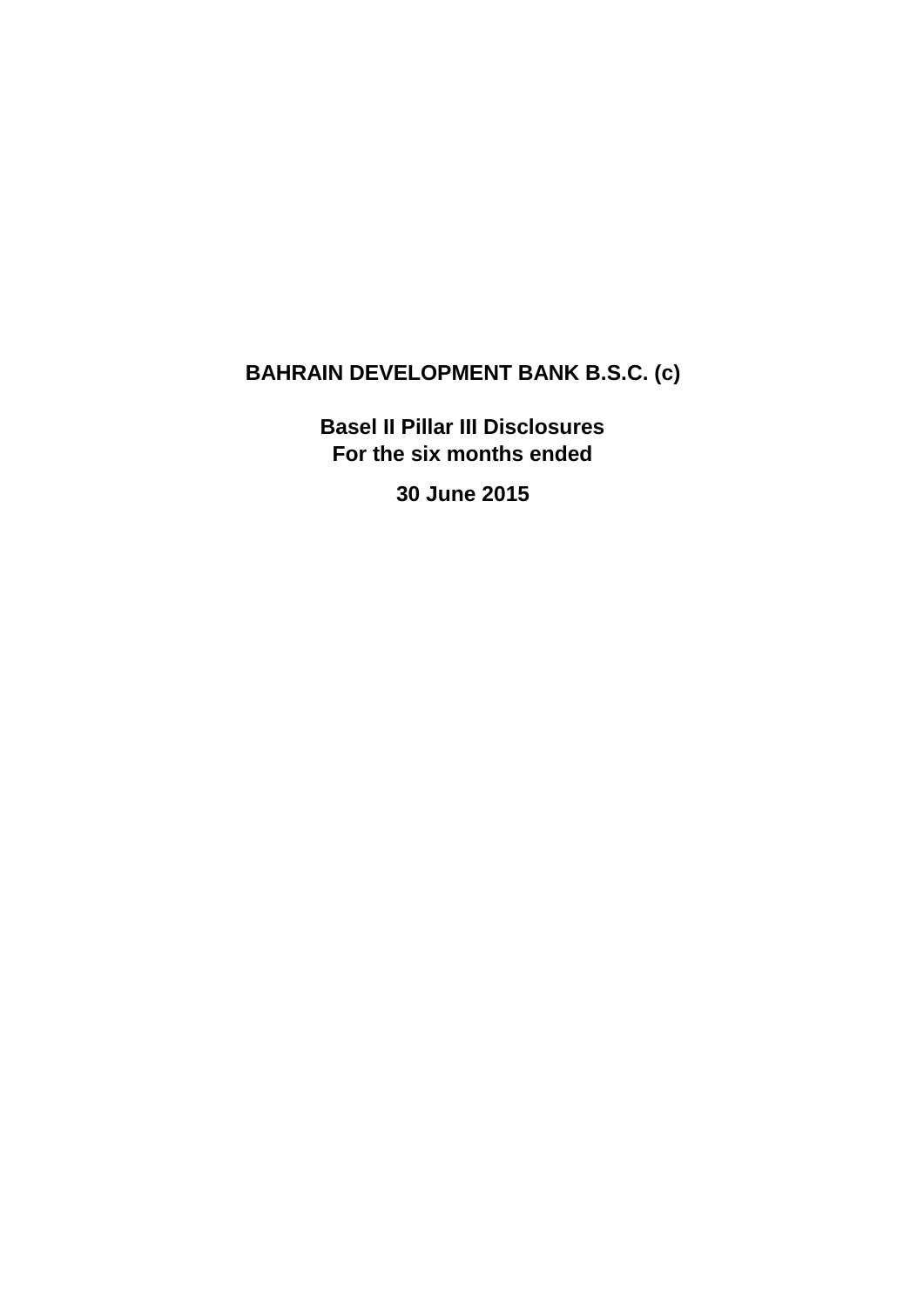| Table 1  | Capital structure                                                                             | 3  |
|----------|-----------------------------------------------------------------------------------------------|----|
| Table 2  | Capital requirement for credit risk                                                           | 5  |
| Table 3  | Capital requirement for market risk                                                           | 5  |
| Table 4  | Capital requirement for operational risk                                                      | 5  |
| Table 5  | Gross credit exposures before subject to credit risk mitigants (CRM)                          | 5  |
| Table 6  | Sectoral classification of gross credit exposures                                             | 6  |
| Table 7  | Credit concentration greater than 15% individual obligor limit                                |    |
| Table 8  | Counterparty wise breakdown of impaired loans and impairment provision                        |    |
| Table 9  | Residual contract maturity                                                                    | 8  |
| Table 10 | Geographical distribution of impairment provisions for loans and advances to customers        | 9  |
| Table 11 | Movement in impairment provision for loans and advances to customers and interest in suspense | 9  |
| Table 12 | Past due loans - age analysis                                                                 | 10 |
| Table 13 | Credit risk exposure post credit risk mitigation and credit conversion                        | 11 |
| Table 14 | Eligible financial collateral and guarantees                                                  | 11 |
| Table 15 | Sensitivity analysis - interest rate risk                                                     | 12 |
| Table 16 | Market risk, Interest rate GAP                                                                | 13 |
| Table 17 | Equity position in the banking book                                                           | 14 |
| Table 18 | Gain on Equity Investments                                                                    | 14 |
| Table 19 | Operational & legal risks                                                                     | 14 |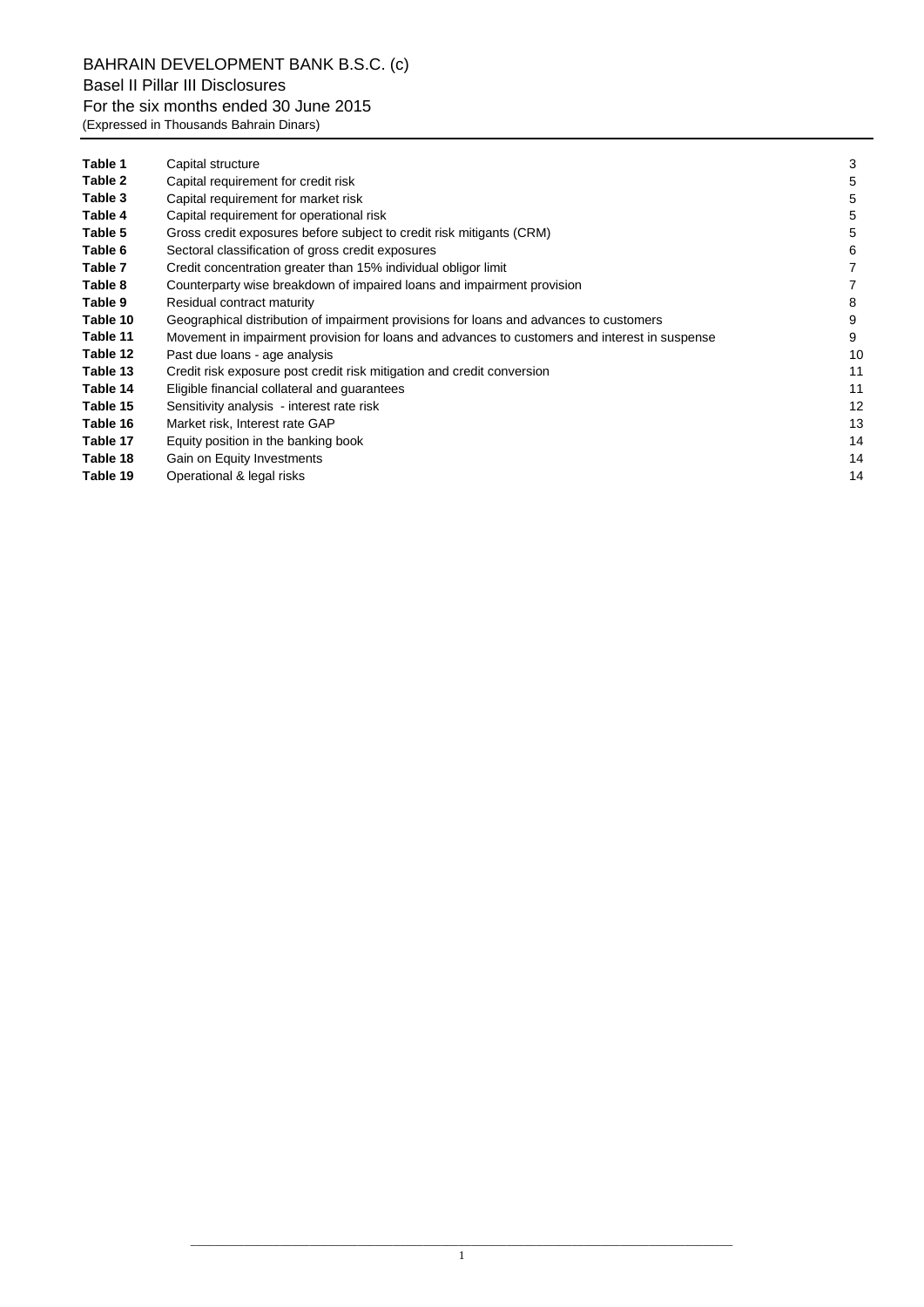#### **Bahrain Development Bank B.S.C. (c) Corporate information Lorporate information**

| Commercial registration no. | 26226 obtained on 20 January 1992                                                            |
|-----------------------------|----------------------------------------------------------------------------------------------|
| <b>Registered office</b>    | Building 170<br>Road 1703<br>Diplomatic Area<br>PO Box 20501<br>Manama<br>Kingdom of Bahrain |

#### **1 REPORTING ENTITY**

Bahrain Development Bank B.S.C. (c) ("the Bank" or "BDB") was established as a Bahraini closed shareholding company by Legislative Decree number 19 dated 11 December 1991 and commenced operations on 20 January 1992. The Bank is registered with the Ministry of Industry and Commerce under commercial registration (CR) number 26226. The Bank's registered office is in Kingdom of Bahrain.

The core activities of the Bank consist of advancing loans for project finance, working capital, premises and equipment for developing industries and service sectors such as tourism, health and education in the Kingdom of Bahrain. As part of this activity, the Bank also renders management consultancy services and subscribes to ordinary and preference shares in Bahraini companies. Additionally, loans are advanced for agriculture, fisheries and higher education purposes. Other activities of the Bank comprise making direct contributions towards the economic development of the Kingdom of Bahrain.

As at 30 June 2015, the Group consists of the Bank and its following subsidiary:

|                                               | Country of            | Ownership |             |  |  |
|-----------------------------------------------|-----------------------|-----------|-------------|--|--|
| Name                                          | incorporation         | interest  | Year end    |  |  |
| Bahrain Business Incubator<br>Centre (S.P.C.) | Kingdom<br>of Bahrain | 100%      | 31 December |  |  |

#### **Basis of consolidation**

Financial statements incorporate the financial statements of the Bank and its subsidiary. The financial statements of the subsidiary is prepared for the same reporting year as the Bank using consistent accounting policies.

All intra group balances, transactions, income and expenses and profits and losses resulting from intra-group transactions are eliminated on consolidation.

The subsidiary is consolidated from the date on which control is transferred to the Bank and cease to be consolidated from the date on which control is transferred out of the Bank.

### **Restrictions on capital and transfer of funds within the Group**

Since the Bank's subsidiary is not a regulated financial institution, there is no regulatory impediment to the transfer of retained earnings to the Bank. However, as a separate legally incorporated entity, the transfer of paid in capital and mandatory reserves would require shareholder action. As the sole shareholder (either direct or indirect) in the entity, the Bank has the power to undertake the legal processes for the transfer of such capital. The Bank's subsidiary is registered and domiciled in Bahrain and there are no exchange controls or other restrictions on the transfer of funds.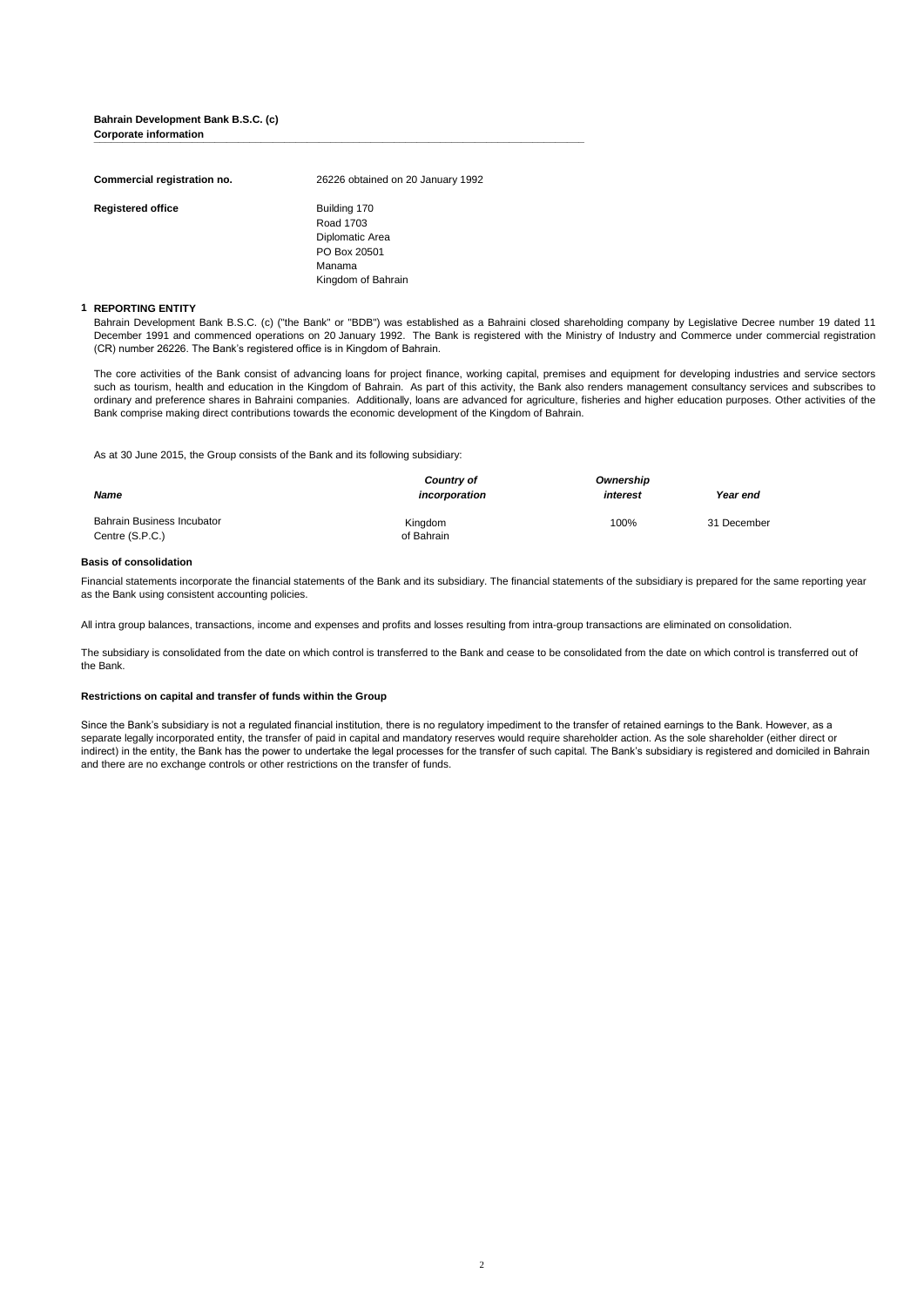## **TABLE 1 - CAPITAL STRUCTURE**

The Bank's regulatory capital base comprises of (a) CET 1 capital which includes share capital, reserves and retained earnings. (b) Tier 2 capital which consist of general loan loss provisions.

The Bank's regulatory capital base of BD 76,766 is as detailed below:

|                                                                         |                  | 2015          |
|-------------------------------------------------------------------------|------------------|---------------|
| A. NET AVAILABLE CAPITAL                                                | <u>CET 1</u>     | Tier 2        |
| Issued and fully paid ordinary shares                                   | 65,000           |               |
| Legal / Statutory reserve                                               | 1,081            |               |
| Retained earnings                                                       | 5,146            |               |
| Other reserves                                                          | 4,048            |               |
| Current interim cumulative net income                                   | 245              |               |
| Unrealized gains and losses on available for sale financial instruments | 41               |               |
| Unrealized gains arising from fair valuing equities                     | 505              |               |
| General loan loss provisions                                            |                  | 700           |
| TOTAL CAPITAL BEFORE REGULATORY DEDUCTIONS                              | 76,066           | 700           |
| Less: Regulatory deductions                                             |                  |               |
| <b>NET AVAILABLE CAPITAL</b>                                            | 76,066           | 700           |
| TOTAL ELIGIBLE CAPITAL BASE ( CET 1 + Tier 2)                           |                  | 76,766        |
| <b>B. CAPITAL ADEQUACY RATIO</b>                                        |                  | 2015          |
| <b>Total eligible capital base</b>                                      |                  | 76,766        |
| Credit risk weighted exposures                                          |                  | 172,153       |
| Market risk weighted exposures                                          |                  | 213           |
| Operational risk weighted exposures                                     |                  | 14,099        |
| <b>Total risk weighted exposures</b>                                    |                  | 186,464       |
|                                                                         | CET <sub>1</sub> | <b>Total</b>  |
|                                                                         | capital<br>ratio | capital ratio |
| <b>Capital Adequacy Ratio</b>                                           | 40.79%           | 41.17%        |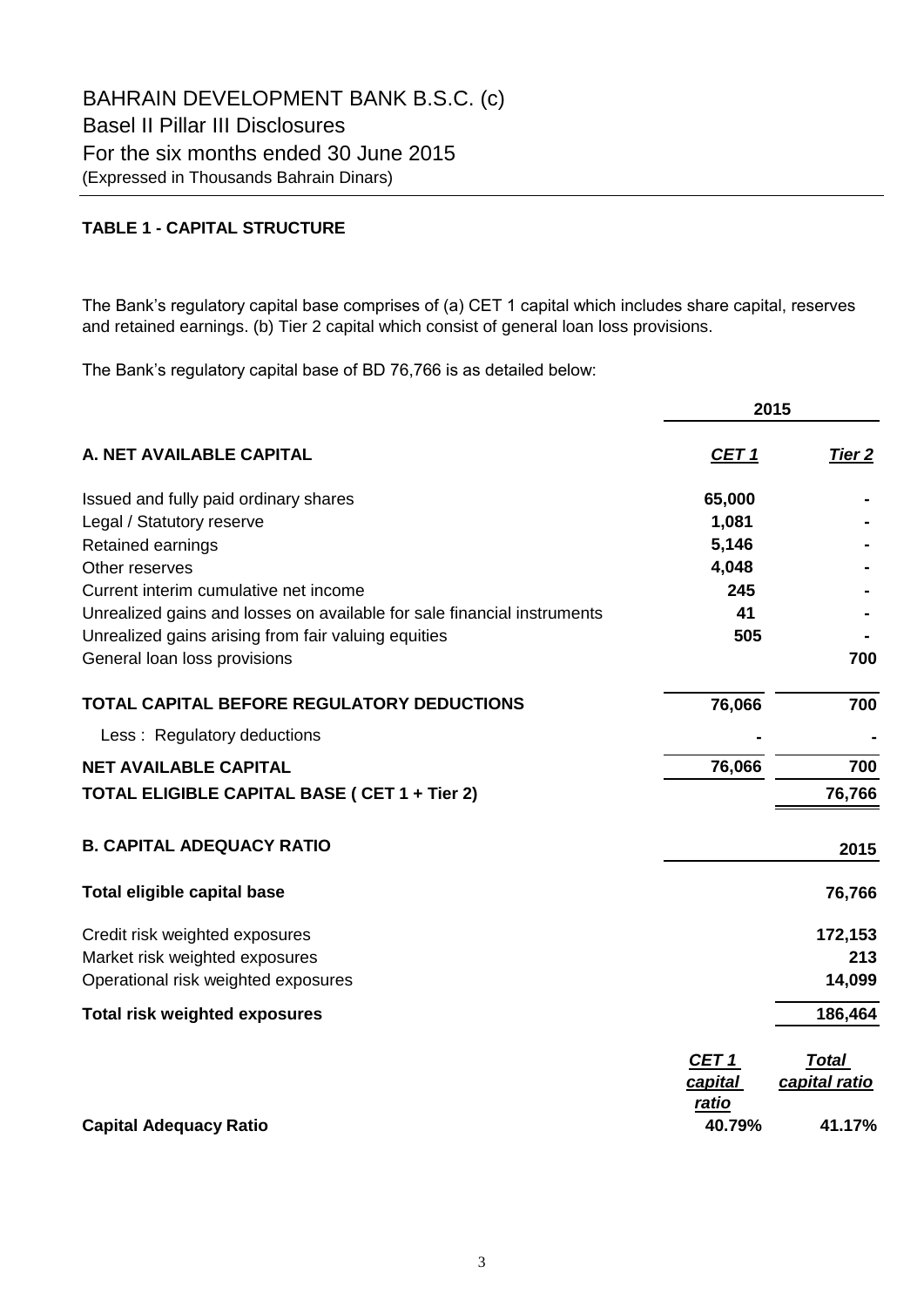#### **RISK WEIGHTED ASSETS PROFILE AND CAPITAL REQUIREMENT FOR CREDIT, MARKET AND OPERATIONAL RISK**

The Bank has adopted the standardized approach for credit risk and basic indicator approach for operational risk for regulatory reporting purpose.

#### **Credit Risk**

The Bank has a diversified funded and unfunded credit exposure. These exposures are classified as standard portfolio per CBB's Basel II requirements.

Brief description of applicable standard portfolio are as follows:

### **a. Claims on banks:**

Claims on banks are risk weighted based on external rating agency. Short-term claims on locally incorporated banks are assigned a risk weighting of 20% where such claims on the banks are of an original maturity of three months or less and the claims are denominated and funded in either Bahraini Dinars or US Dollar.

Preferential risk weight that is one category more favorable than the standard risk weighting are assigned to claims on foreign banks licensed in Bahrain of an original maturity of three months or less denominated and funded in the relevant domestic currency. Such preferential risk weight for short-term claims on banks licensed in other jurisdictions are allowed only if the relevant supervisor also allows this preferential risk weighting to short-term claims on its banks.

No claim on an unrated bank would receive a risk weight lower than that applied to claims on its sovereign of incorporation

#### **b. Claims on corporates:**

Claims on corporates are risk weighted based on credit ratings. Risk weighting for unrated (corporate) claims are

#### assigned at 100%. **c. Loans restructured:**

Where possible, the Bank seeks to restructure loans rather than to take ownership of collateral. This may involve extending the payment arrangements and the agreement of new loan conditions. Management continuously reviews renegotiated loans to ensure that all criteria are met and that future payments are likely to occur. The loans continue to be subject to impairment assessment, calculated using the loan's original effective interest rate.

### **d. Equity Portfolio:**

Investment in securities and financial entities are risk weighted at a minimum risk weight of 100% for listed entities or 150% for unlisted entities, unless such investments exceed 10% of the eligible capital of investee entity, in which case they are deducted from the Bank's capital.

### **e. Other exposures:**

These are risk weighted at 100%.

#### **f. Related party transactions and balances:**

Parties are considered to be related if one party has the ability to control the other party or exercise significant influence over the other party in making financial and operating decisions. Related parties include entities over which the Bank exercises significant influence, major shareholders, directors and executive management of the Bank. Such related<br>parties in the ordinary course of business at commercial interest and commission rates (Refer note 18 in int information).

4

Amounts due from related parties are unsecured.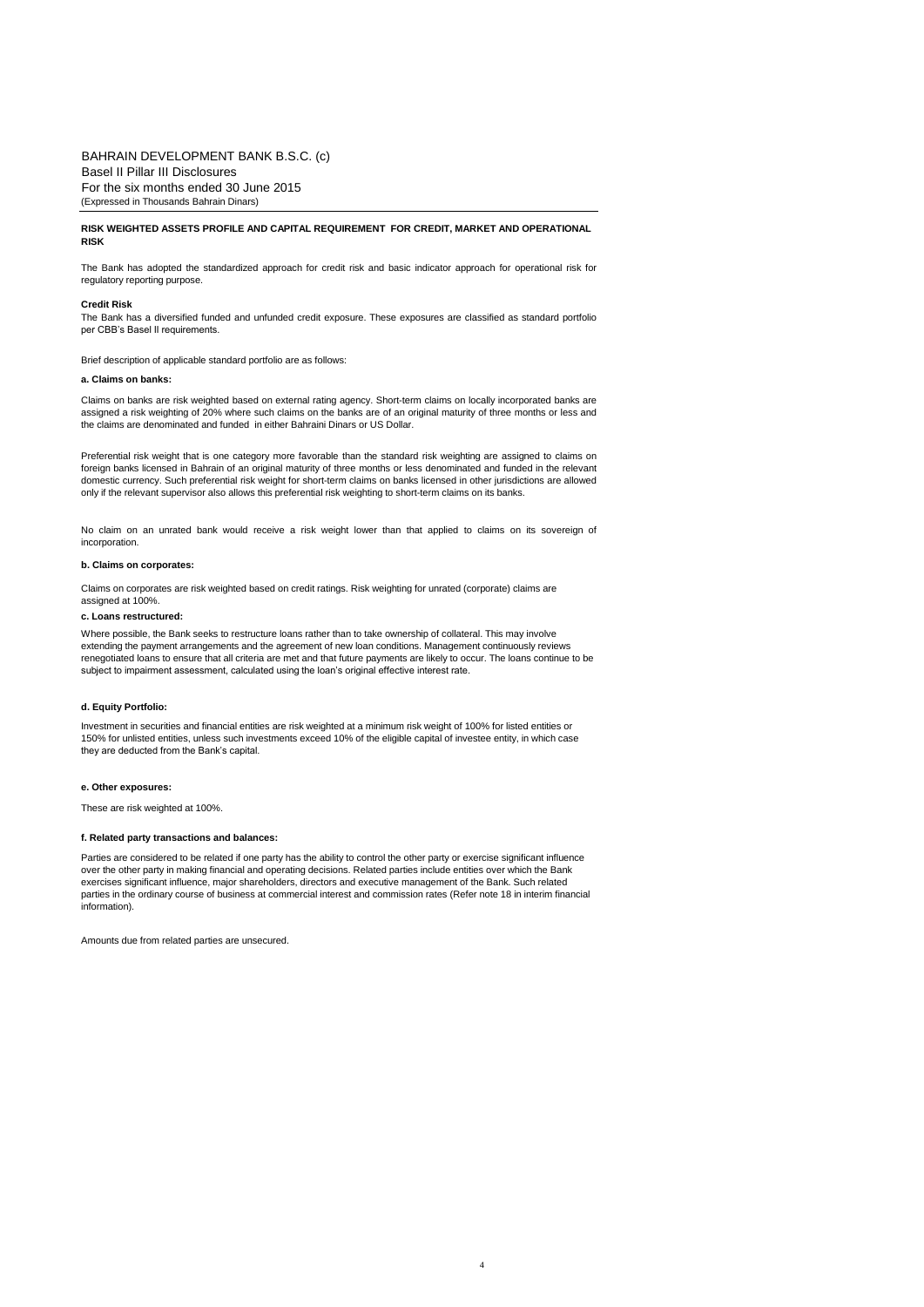### **TABLE 2 - REGULATORY CAPITAL REQUIREMENT FOR CREDIT RISK**

|                                                               | 2015<br>Capital |
|---------------------------------------------------------------|-----------------|
|                                                               | requirement     |
| Claims on sovereign                                           |                 |
| Claims on public sector entities                              |                 |
| Claims on banks                                               | 1,406           |
| Claims on corporate                                           | 15,873          |
| Regulatory retail exposures                                   |                 |
| Residential retail exposures                                  |                 |
| Equity                                                        | 947             |
| Other exposures                                               | 2,433           |
| TOTAL CREDIT RISK CAPITAL REQUIREMENT (STANDARDISED APPROACH) | 20.658          |

### **TABLE 3 - REGULATORY CAPITAL REQUIREMENT FOR MARKET RISK**

The Bank uses the Standardised Approach for calculating market risk capital charges for the following market risk components:

- Equity exposure risk
- Interest rate exposure risk
- Foreign currency exposure risk

The Bank's market risk capital charge is largely composed of foreign currency risk arising from the Bank's foreign<br>exchange exposure on investments denominated mainly in kuwaiti dinars, saudi riyals and USD, and interest r arising on the bond portfolio. The capital requirement for market risk using the Standardised Approach as at 30 June 2015 was as follows:

|                                                                                                                   |      |         | <b>Capital requirements</b> |
|-------------------------------------------------------------------------------------------------------------------|------|---------|-----------------------------|
|                                                                                                                   | 2015 | Maximum | <b>Minimum</b>              |
| Equity risk capital                                                                                               |      |         |                             |
| Foreign exchange risk capital                                                                                     | 17   | 18      | 17                          |
| Interest rate risk capital                                                                                        |      |         |                             |
|                                                                                                                   |      |         | 2015                        |
| TOTAL MARKET RISK CAPITAL REQUIREMENT (STANDARDISED APPROACH)                                                     |      |         | 26                          |
| TABLE 4 - REGULAROTY CAPITAL REQUIREMENT FOR OPERATIONAL RISK                                                     |      |         |                             |
| The capital requirement for operational risk using the Basic Indicator Approach as at 30<br>June 2015 amounted to |      |         | 1.692                       |

### **TABLE 5 - GROSS CREDIT EXPOSURES BEFORE SUBJECT TO CREDIT RISK MITIGANTS (CRM)**

|                                                 | 2015    | 2015<br>Average |
|-------------------------------------------------|---------|-----------------|
| Balances with Central Bank of Bahrain           | 2.248   | 2,124           |
| Treasury bills and bonds                        | 7.703   | 9,293           |
| Due from banks and other financial institutions | 32,219  | 31,469          |
| Loans and advances to customers                 | 124,559 | 117,304         |
| Interest Receivable                             | 148     | 113             |
| Other assets                                    | 2,438   | 1,807           |
| <b>TOTAL FUNDED EXPOSURES</b>                   | 169,315 | 162,110         |
| Contingent liabilities                          | 2,599   | 2,508           |
| Other commitments                               | 15,933  | 11,465          |
| <b>TOTAL UNFUNDED EXPOSURES</b>                 | 18,532  | 13,973          |
| <b>TOTAL CREDIT RISK EXPOSURE</b>               | 187,847 | 176,083         |

The gross average credit risk exposure are based on six months and year end prudential return reporting.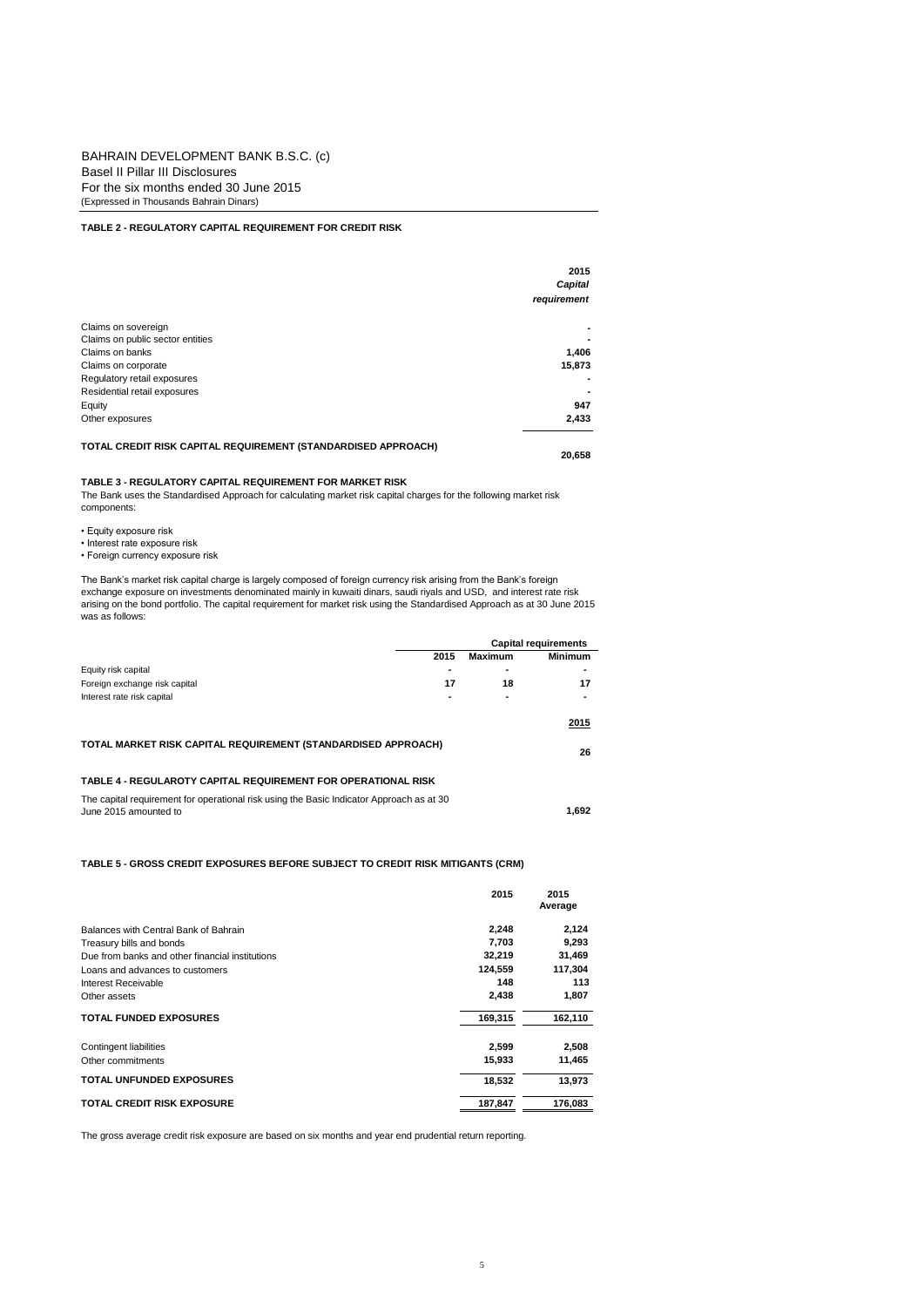## **TABLE 6 - SECTORAL CLASSIFICATION OF GROSS CREDIT EXPOSURES**

|                                       | 2015          |                 |              |  |
|---------------------------------------|---------------|-----------------|--------------|--|
|                                       | <b>Funded</b> | <b>Unfunded</b> | <b>Total</b> |  |
| Banks and financial institutions      | 34,467        |                 | 34,467       |  |
| <b>Trading and Manufacturing</b>      | 68,607        |                 | 68,607       |  |
| <b>Education and Health</b>           | 3,432         |                 | 3,432        |  |
| Hospitality, media and transportation | 6,045         |                 | 6,045        |  |
| <b>Fisheries and Agriculture</b>      | 5,308         |                 | 5,308        |  |
| <b>Food Processing</b>                | 4,397         |                 | 4,397        |  |
| Government                            | 7,703         |                 | 7,703        |  |
| <b>Others</b>                         | 39,356        | 18,532          | 57,888       |  |
| <b>TOTAL</b>                          | 169,315       | 18,532          | 187,847      |  |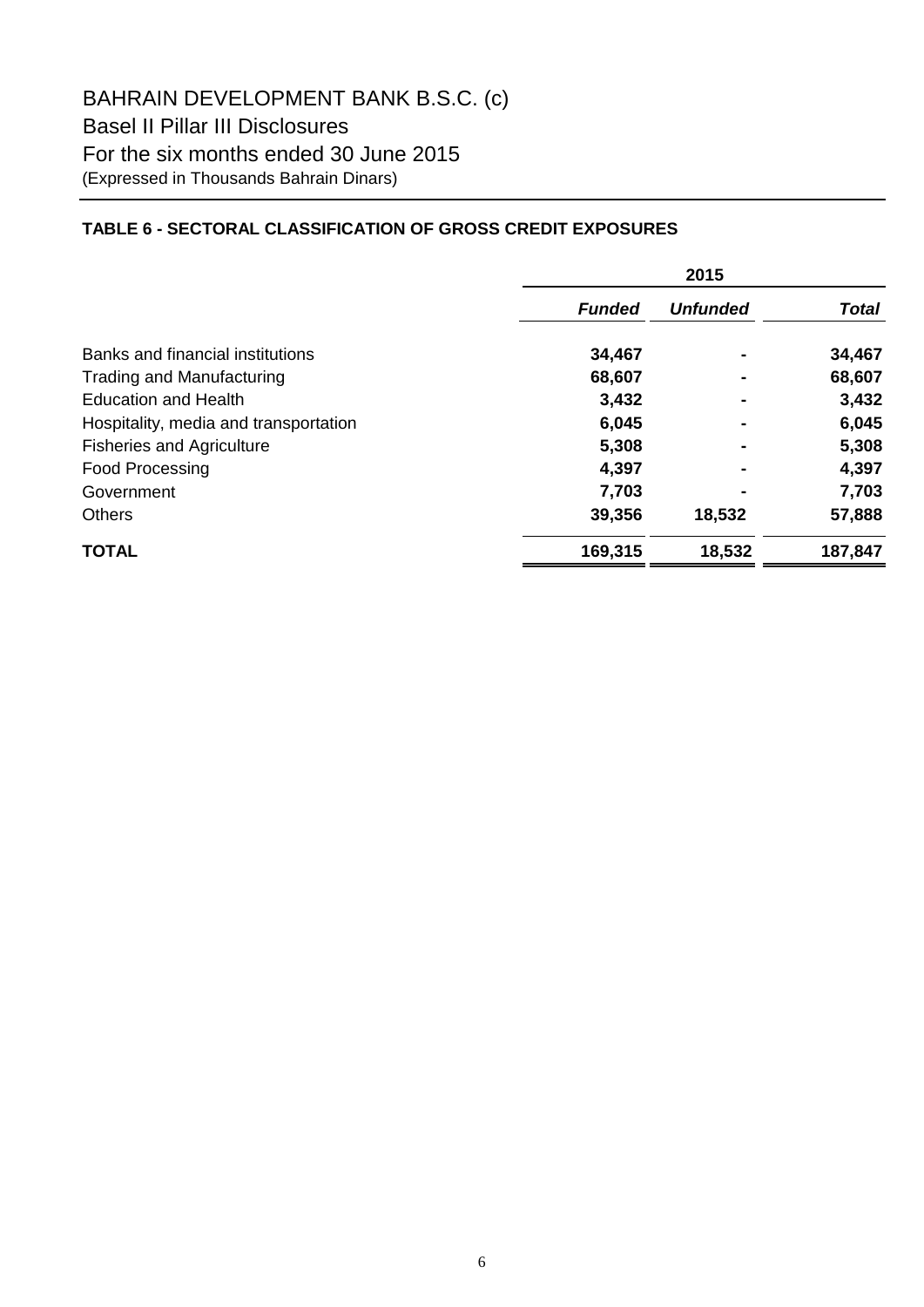### **TABLE 7 - CREDIT CONCENTRATION GREATER THAN 15% INDIVIDUAL OBLIGOR LIMIT**

Total credit exposures in excess of 15% individual obligor limit **-** 

### **Impairment of assets**

The Bank assesses at each reporting date whether there is any objective evidence that a specific financial asset is impaired. A financial asset is deemed to be impaired if, and only if, there is objective evidence of impairment as a result of one or more events that has occurred after the initial recognition of the asset (an incurred 'impairment event') and that impairment event (or events) has an impact on the estimated future cash flows of the financial asset that can be reliably estimated. Evidence of impairment may include indications that the borrower is experiencing significant financial difficulty, default or delinquency in interest or principal payments, the probability that it will enter bankruptcy or other financial reorganisation and where observable data indicate that there is a measurable decrease in the estimated future cash flows, such as changes in arrears or economic conditions that correlate with defaults.

### **Restructured Credit Facilities**

The Bank have BD 4,356 restructured credit facilities during the year period ended 30 June 2015.

### **Past due exposures**

This includes claims, for which the repayment is overedue for more than 90 days. The risk weighting for such loans is either 100 percent or 150 percent is applied depending on the level of provisions maintained against the assets.

### **TABLE 8 - COUNTERPARTY WISE BREAKDOWN OF IMPAIRED LOANS AND IMPAIRMENT PROVISION**

|                                  |                                                               |                              | 2015              |                  |                                        |  |
|----------------------------------|---------------------------------------------------------------|------------------------------|-------------------|------------------|----------------------------------------|--|
|                                  | <b>Impaired</b><br>and past<br>due loans<br>(after provision) | <b>Specific</b><br>provision | <b>Recoveries</b> | <b>Write off</b> | <b>Collective</b><br><i>impairment</i> |  |
| Project finance                  | 10,195                                                        | 12,159                       | (10)              | 1,321            | 700                                    |  |
| <b>Fisheries and Agriculture</b> | 1,364                                                         | ۰                            | ٠                 |                  | ۰                                      |  |
| <b>TOTAL</b>                     | 11,559                                                        | 12,159                       | (10)              | 1,321            | 700                                    |  |

**2015**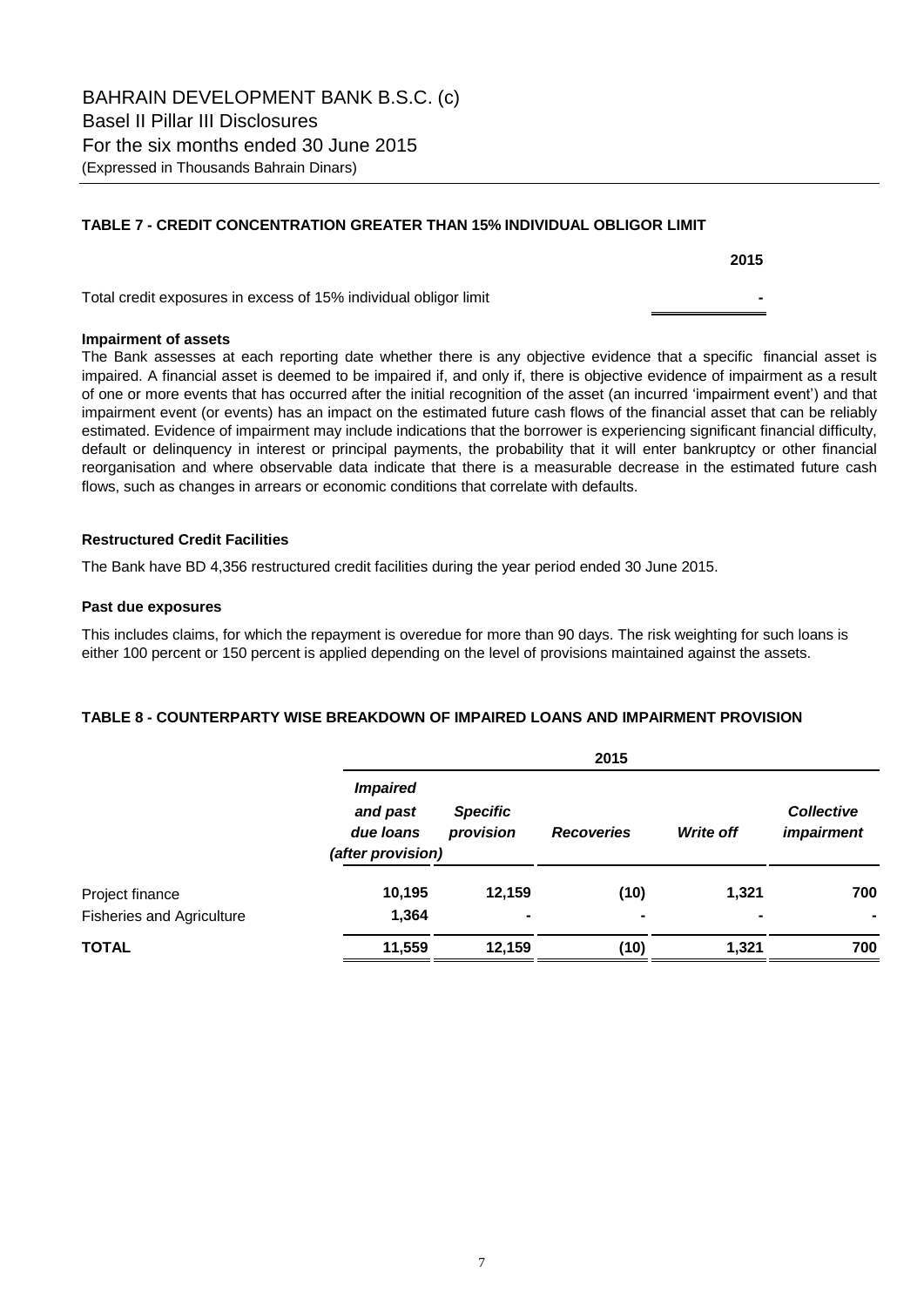### **TABLE 9 - RESIDUAL CONTRACTUAL MATURITY**

*Maturity analysis of assets and liabilities*

The table below summarises the maturity profile of the Group's assets and liabilities as at 30 June 2015.

|                                                 | Up to 1<br>month | 1 to 3<br>months         | 3 to 6<br>months | 6 months<br>to 1 year | 1 to 3<br>years | 3 to 5<br>years | 5 to 10<br>years | 10 to 20<br>years | <b>Total</b> |
|-------------------------------------------------|------------------|--------------------------|------------------|-----------------------|-----------------|-----------------|------------------|-------------------|--------------|
| 2014                                            |                  |                          |                  |                       |                 |                 |                  |                   |              |
| <b>Assets</b>                                   |                  |                          |                  |                       |                 |                 |                  |                   |              |
| Cash and balances with Central Bank of Bahrain  | 2,603            |                          |                  |                       |                 |                 |                  |                   | 2,603        |
| Due from banks and other financial institutions | 14,311           | $\overline{\phantom{a}}$ | 2,968            | 14,940                |                 |                 |                  | ۰                 | 32,219       |
| Accounts receivable and other assets            | $\blacksquare$   | $\blacksquare$           | 2,586            |                       |                 |                 |                  |                   | 2,586        |
| Loans and advances to customers                 | 2,783            | 1,027                    | 1,281            | 2,094                 | 23,977          | 64,288          | 27,126           | 1,983             | 124,559      |
| Available for sale investments                  | 5,867            |                          | 305              | 3,000                 |                 |                 | 3,850            |                   | 13,022       |
| Investments in associated companies             |                  |                          |                  |                       |                 |                 | 253              |                   | 253          |
| Investment property                             | ٠                |                          |                  |                       |                 |                 |                  | 3,548             | 3,548        |
| Property, plant and equipment                   | $\blacksquare$   |                          |                  |                       |                 |                 |                  | 10,717            | 10,717       |
| <b>Total assets</b>                             | 25,564           | 1,027                    | 7,140            | 20,034                | 23,977          | 64,288          | 31,229           | 16,248            | 189,507      |
| Liabilities                                     |                  |                          |                  |                       |                 |                 |                  |                   |              |
| Deposits                                        | 55,249           | 4,208                    | 164              | 3,511                 | 10              |                 |                  |                   | 63,142       |
| Accounts payable and other liabilities          |                  | 4,320                    | $\blacksquare$   |                       | $\blacksquare$  |                 |                  |                   | 4,320        |
| Long term loans                                 |                  |                          | 636              | 1,641                 | 9,078           | 11,016          | 18,344           | 5,265             | 45,980       |
| <b>Total liabilities</b>                        | 55,249           | 8,528                    | 800              | 5,152                 | 9,088           | 11,016          | 18,344           | 5,265             | 113,442      |
| Net liquidity gap                               | (29, 685)        | (7,501)                  | 6,340            | 14,882                | 14,889          | 53,272          | 12,885           | 10,983            |              |

8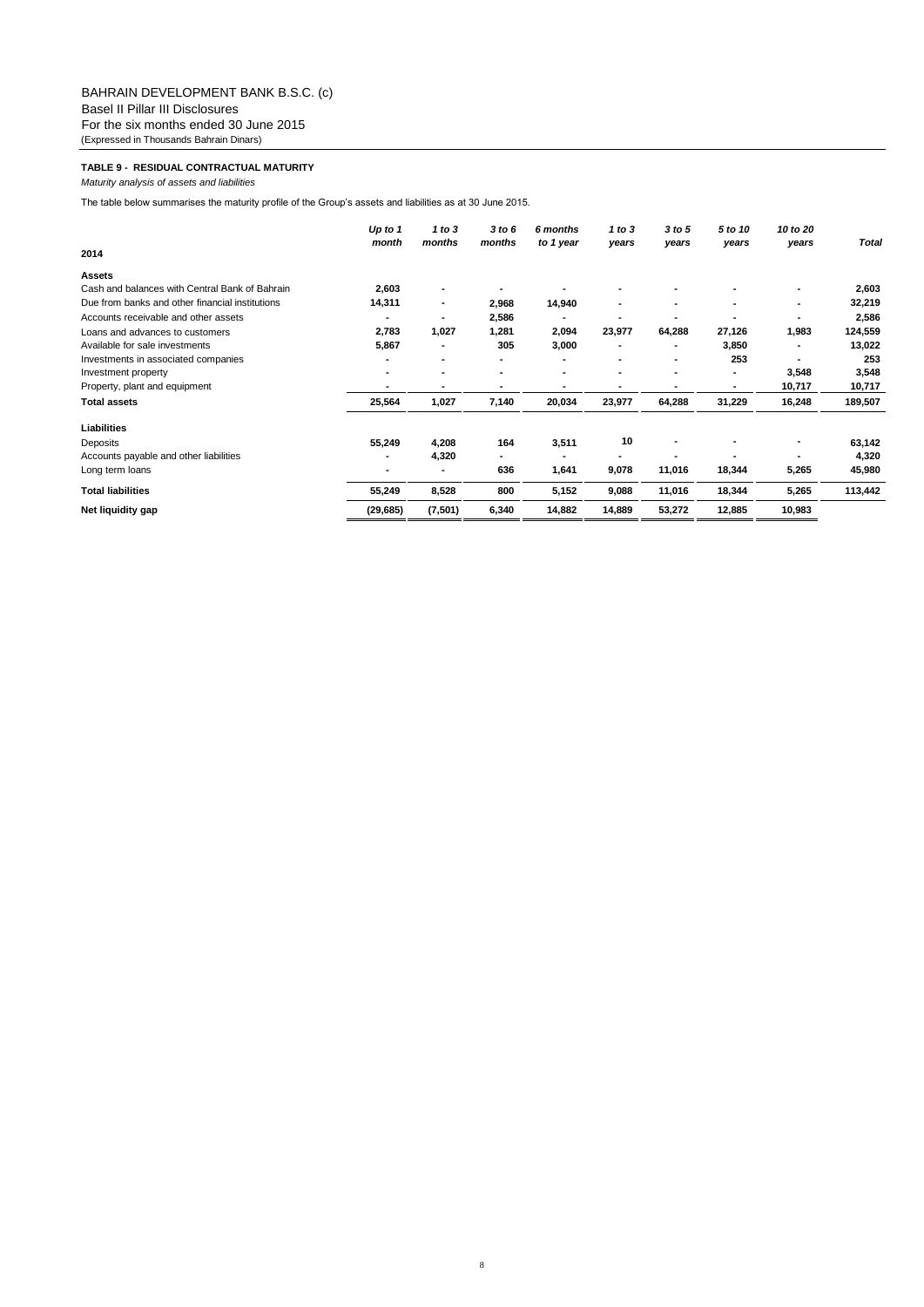### **TABLE 10 - GEOGRAPHICAL DISTRIBUTION OF IMPAIRMENT PROVISIONS FOR LOANS AND ADVANCES TO CUSTOMERS**

Bank and its subsidiary is operated locally and Loans granted to Bahrain entities and persons only.

| <b>Bahrain</b>                | 2015                                                                                                                                                                                                                                           |
|-------------------------------|------------------------------------------------------------------------------------------------------------------------------------------------------------------------------------------------------------------------------------------------|
| Specific impairment provision | 12,159                                                                                                                                                                                                                                         |
| <b>TOTAL</b>                  | 12,159<br><u> The Communication of the Communication of the Communication of the Communication of the Communication of the Communication of the Communication of the Communication of the Communication of the Communication of the Commun</u> |

### **TABLE 11 - MOVEMENT IN IMPAIRMENT PROVISION FOR LOANS AND ADVANCES TO CUSTOMERS**

|                                       |                        | 2015              |          |                                  |                   |       |          |  |
|---------------------------------------|------------------------|-------------------|----------|----------------------------------|-------------------|-------|----------|--|
|                                       | <b>Project finance</b> |                   |          | <b>Fisheries and agriculture</b> |                   |       |          |  |
|                                       | <b>Specific</b>        | <b>Collective</b> | Total    | <b>Specific</b>                  | <b>Collective</b> | Total | Total    |  |
| Balance at 1 January 2015             | 13,490                 | 700               | 14,190   | ٠                                |                   |       | 14,190   |  |
| Amounts written off during the period | (1,321)                | ۰                 | (1,321)  | ٠                                |                   | ۰     | (1,321)  |  |
| Charge for the period                 | 1,145                  | ۰                 | 1,145    | ٠                                | ۰                 |       | 1,145    |  |
| Recoveries during the period          | (1, 155)               | ٠                 | (1, 155) | ٠                                | ۰                 | ۰     | (1, 155) |  |
| At 30 June 2015                       | 12,159                 | 700               | 12,859   |                                  |                   |       | 12.859   |  |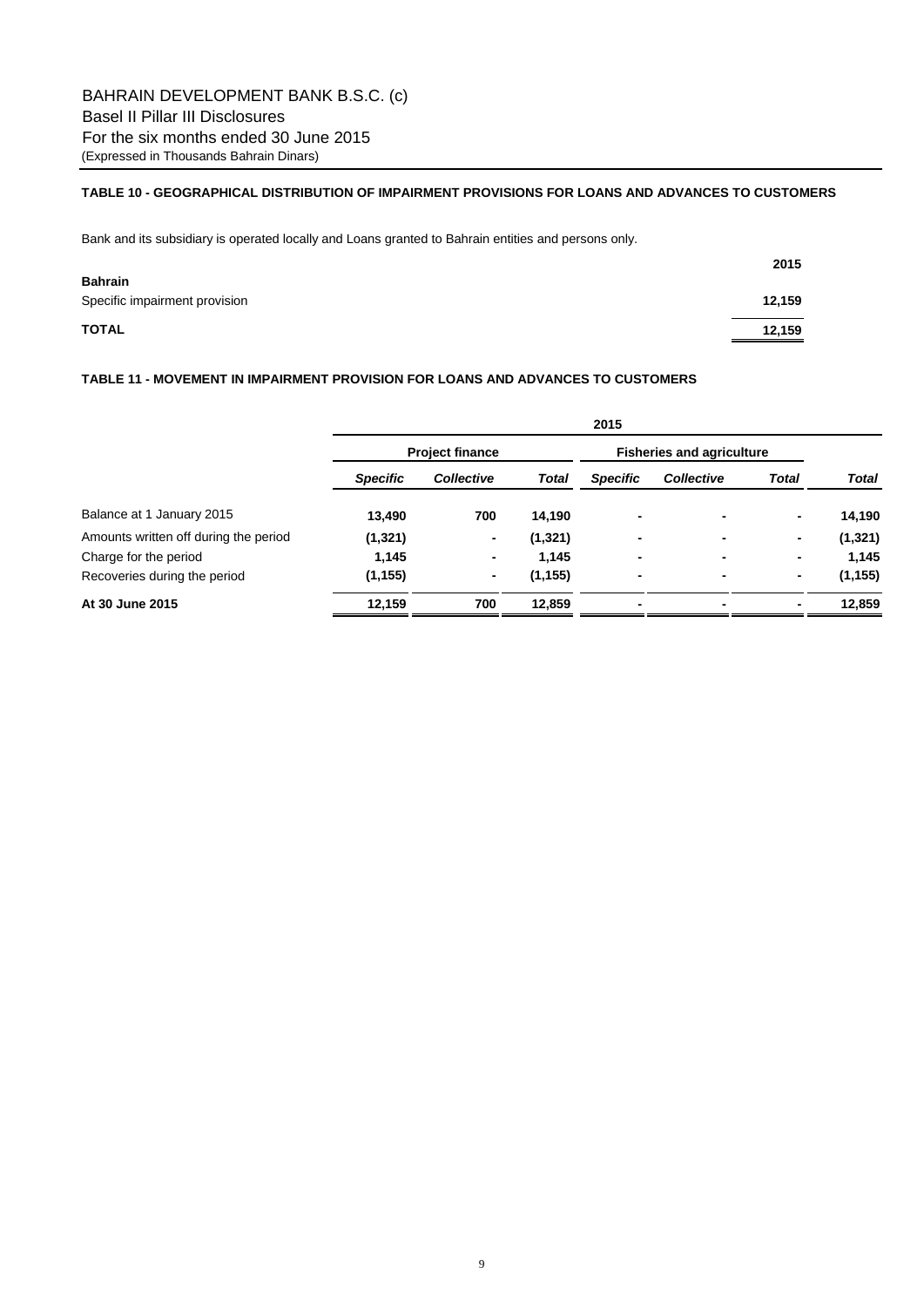# **TABLE 12 - PAST DUE LOANS - AGE ANALYSIS**

# **i) By Geographical area**

|                                                     | 2015                                  |                                 |                        |                 |  |
|-----------------------------------------------------|---------------------------------------|---------------------------------|------------------------|-----------------|--|
|                                                     | <b>Three</b><br>months to<br>one year | <b>One</b><br>to three<br>years | Over<br>three<br>years | Total           |  |
| <b>Bahrain</b>                                      | 2,326                                 | 2,855                           | 6,378                  | 11,559          |  |
| <b>TOTAL</b>                                        | 2,326                                 | 2,855                           | 6,378                  | 11,559          |  |
| <b>By Counterparty wise</b><br>ii)                  |                                       |                                 |                        |                 |  |
|                                                     | <b>Three</b><br>months to<br>one year | <b>One</b><br>to three<br>years | Over<br>three<br>years | <b>Total</b>    |  |
| Project finance<br><b>Fisheries and Agriculture</b> | 2,096<br>230                          | 2,611<br>244                    | 5,488<br>890           | 10,195<br>1,364 |  |

# **TOTAL 2,326 2,855 6,378 11,559**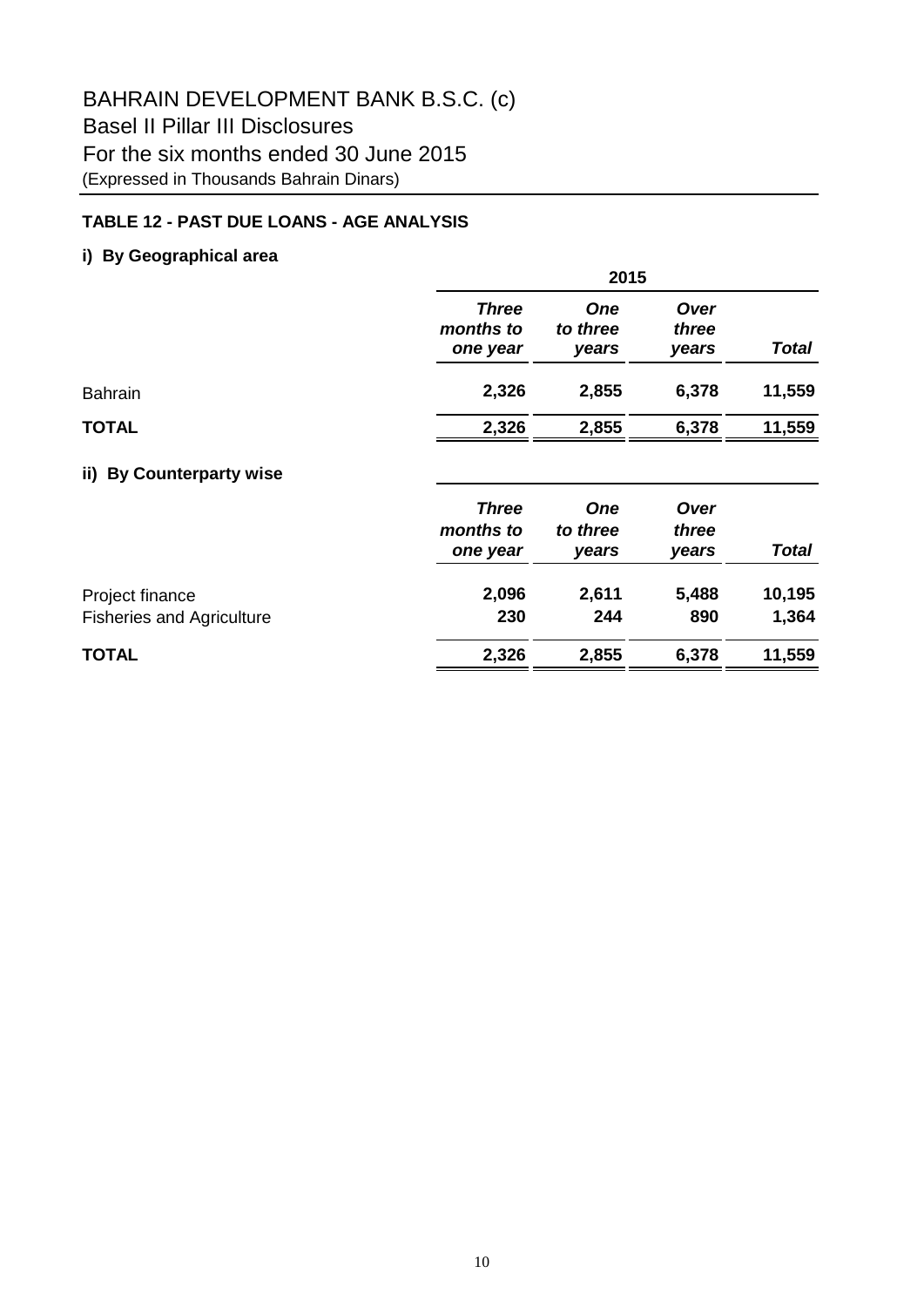# **TABLE 13 - CREDIT RISK EXPOSURE POST CREDIT RISK MITIGATION AND CREDIT CONVERSION**

|                                  | 2015    |
|----------------------------------|---------|
| Claims on sovereign              | ۰       |
| Claims on public sector entities | ۰       |
| Claims on banks                  | 11,716  |
| Claims on corporate              | 117,025 |
| Past due exposures               | 15,250  |
| Equity                           | 7,888   |
| Other exposures                  | 20,274  |
| <b>TOTAL</b>                     | 172,153 |

## **TABLE 14 - ELIGIBLE FINANCIAL COLLATERAL AND GUARANTEES**

Collateral from borrowers consist of cash deposits, letters of guarantee and real estate properties. Management monitors the market value of collateral, requests additional collateral in accordance with the underlying agreement and evaluates the adequacy of the allowance for impairment.

|                                  | 2015         |                 |
|----------------------------------|--------------|-----------------|
|                                  | <b>Gross</b> | <b>Eligible</b> |
|                                  | exposure     | <b>CRM</b>      |
| Claims on sovereign              |              |                 |
| Claims on public sector entities |              |                 |
| Claims on MDBs                   |              |                 |
| Claims on banks                  | 11,716       |                 |
| Claims on corporate              | 132,275      | 268             |
| Equity                           | 7,888        |                 |
| Other exposures                  | 20,274       |                 |
| <b>TOTAL</b>                     | 172,153      | 268             |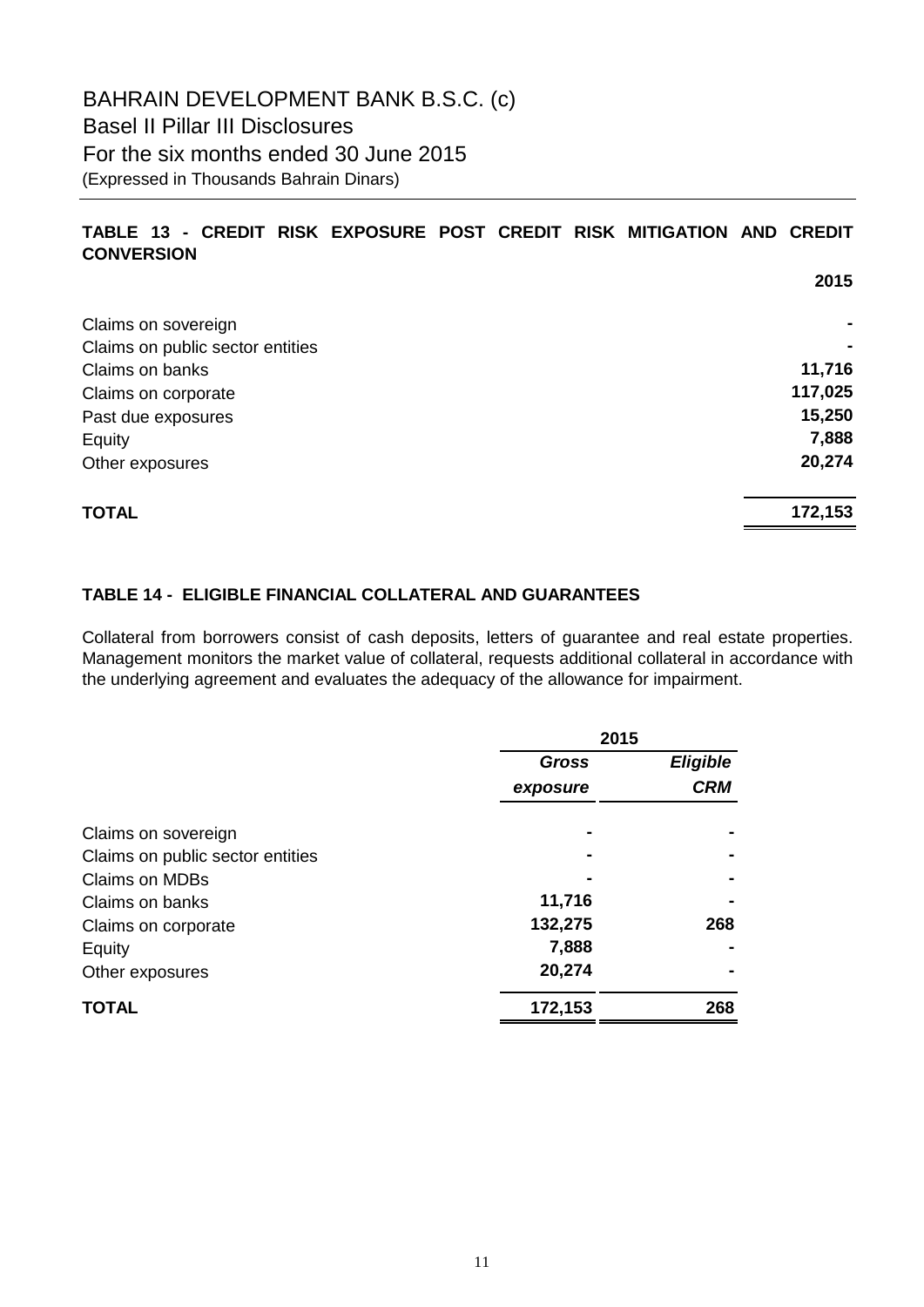## **TABLE 15 - SENSITIVITY ANALYSIS - INTEREST RATE RISK (IRRBB)**

Impact on net interest income for the six months ended 30 June 2015

|                                                                                                 | 2015                                             |
|-------------------------------------------------------------------------------------------------|--------------------------------------------------|
| <b>Bahraini Dinar</b><br>Assets<br>Liabilities                                                  | 133,364<br>56,962                                |
| $(+)$ 200 basis points<br>(-) 200 basis points                                                  | 1,528<br>(1, 528)                                |
| <b>US Dollar</b><br>Assets<br>Liabilities<br>$(+)$ 200 basis points<br>(-) 200 basis points     | 18,339<br>36,747<br>(368)<br>368                 |
| <b>Kuwaiti Dinar</b><br>Assets<br>Liabilities<br>$(+)$ 200 basis points<br>(-) 200 basis points | 5,937<br>5,800<br>$\overline{\mathbf{3}}$<br>(3) |
| Saudi Riyals<br>Assets<br>Liabilities<br>$(+)$ 200 basis points<br>(-) 200 basis points         | 9,972<br>10,118<br>(3)<br>3                      |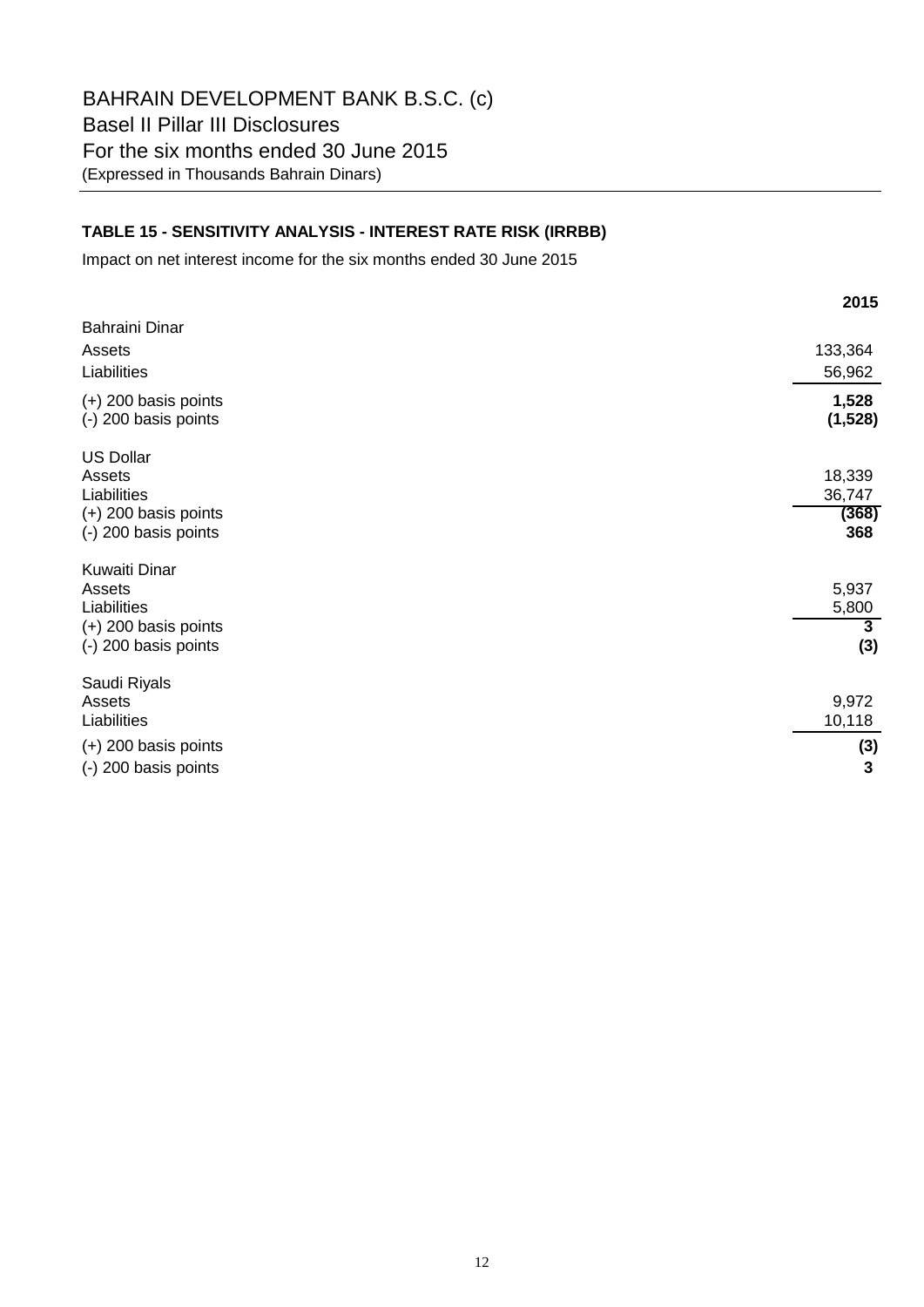### **TABLE 16 - MARKET RISK, INTEREST RATE GAP**

### **Market risk**

Market risk is defined as potential adverse changes in the fair value or future cash flows of a trading position or portfolio of financial instruments resulting from the movement of market variables, such as interest rates, currency rates, equity prices and commodity prices, market indices as well as volatilities and correlations between markets. As its primary tool, the Bank measures its market risk exposure using the Standardised Approach under Basel II.

### **Interest rate risk**

Interest rate risk arises from the possibility that changes the interest rates will affect future profitability or the fair values of the financial instruments. The Bank is exposed to interest rate risks due to mismatches of interest rate repricing on maturity of assets and liabilities. Positions are monitored periodically to ensure that this is maintained within the established limits. The Banks assets and liabilities reprice only on maturity.

The Bank's interest rate sensitivity position is based on the maturity dates, as follows

| 2015                                           | Up to $1$<br>month | 1 to $3$<br>months | 3 to 6<br>months | 6 months<br>to 1 year | 1 to 5 years | Over 5<br>years | Non-<br>interest<br>bearing | <b>Total</b> |
|------------------------------------------------|--------------------|--------------------|------------------|-----------------------|--------------|-----------------|-----------------------------|--------------|
| <b>Assets</b>                                  |                    |                    |                  |                       |              |                 |                             |              |
| Cash and balances with Central Bank of Bahrain |                    |                    |                  |                       |              |                 | 2,603                       | 2,603        |
| Due from banks and other financial             |                    |                    |                  |                       |              |                 |                             |              |
| institutions                                   | 14,311             | ٠                  | 2,968            | 14,940                |              |                 |                             | 32,219       |
| Accounts receivable and other assets           | 5,867              | ۰                  | 305              | 3,000                 |              | ۰               | 6,436                       | 15,608       |
| Loans and advances to customers                | 2,783              | 1,027              | 1,281            | 2,094                 | 88,265       | 29,109          | ٠                           | 124,559      |
| <b>Total assets</b>                            | 22,961             | 1,027              | 4,554            | 20,034                | 88,265       | 29,109          | 9,039                       | 174,989      |
| <b>Liabilities</b>                             |                    |                    |                  |                       |              |                 |                             |              |
| Deposits                                       | 55,249             | 4,208              | 164              | 3,511                 | 10           | ٠               |                             | 63,142       |
| Accounts payable and other liabilities         |                    | ۰                  | ۰                |                       |              |                 | 4,320                       | 4,320        |
| Long term loans                                |                    | ۰                  | 636              | 1,641                 | 20,094       | 23,609          |                             | 45,980       |
| <b>Total liabilities</b>                       | 55,249             | 4,208              | 800              | 5,152                 | 20,104       | 23,609          | 4,320                       | 113,442      |
| Net liquidity gap                              | (32,288)           | (3, 181)           | 3,754            | 14,882                | 68,161       | 5,500           | 4,719                       |              |
|                                                |                    |                    |                  |                       |              |                 |                             |              |